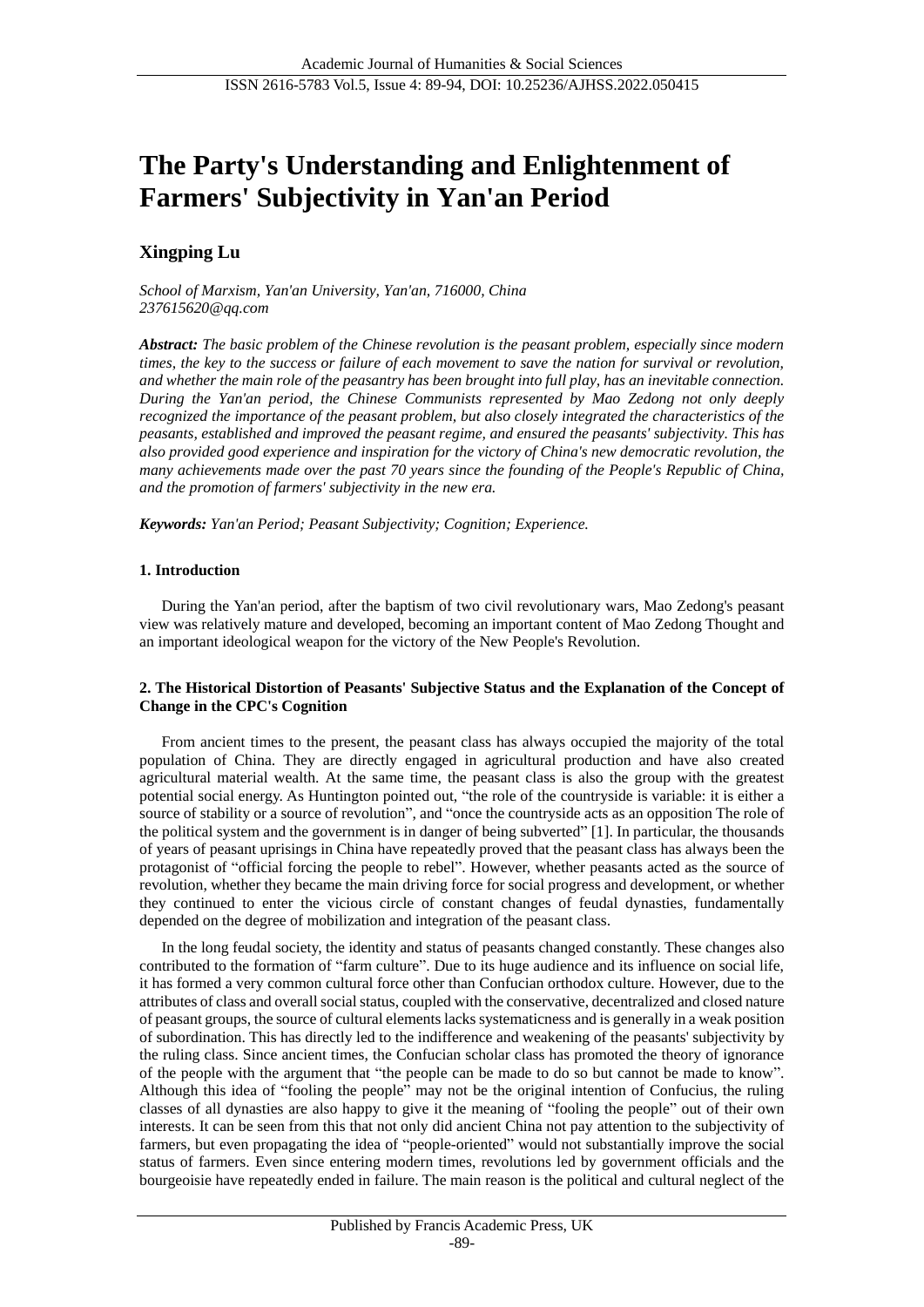peasant class and peasant family culture, which has directly led to their A revolution cannot mobilize the broad masses of the people, especially the peasant class, who has an absolute advantage in population, to identify with its governing ideas and revolutionary ideas.

As the first-generation leadership core of the Communist Party of China, Mao Zedong attached great importance to the issue of Chinese peasants in his long-term revolutionary struggle practice. In his article "The National Revolution and the Peasant Movement", he put forward the famous thesis that "the peasant problem is the central problem of the national revolution". He not only made full use of the theory of the peasant problem in Marxism to guide the actual development of the Chinese revolution at that time, but also deeply integrated it with the subjectivity of Chinese peasants. It has been widely supported and actively participated in by the peasant class.

However, the CPC's understanding of peasants' subjectivity also has a tortuous and complicated process. In the early leadership of the party, although Chen Duxiu and Li Dazhao were able to discover the great power hidden in the peasant class, especially Chen Duxiu's "Two Manifesto" clearly stated It is pointed out that "China's 300,000,000 peasants are the biggest factor in the revolutionary movement."[2]. Li Dazhao even used "urgent"[3] to describe the urgency of developing rural power. However, the mainstream concept within the party is still inclined towards the workers' urban revolution, and the mobilization of peasant power is still relatively secondary to the solution of the peasant problem. Especially when the revolutionary situation changed, the balance of power between the two sides was very different, and the Comintern's policy towards the Chinese revolution changed repeatedly, all of which caused our party to fail to form a scientific decision on the subjectivity and status of farmers. After 1927, the Chinese Communist Party, which suffered heavy losses in the urban revolution, summed up its historical experience and gradually shifted the focus of the revolution from the cities to the countryside, and from the central area ruled by the reactionary groups to the relatively safe and easy-to-develop peripheral areas, so that the The main participants of the revolution extended from the knowledge group to the vast peasantry, mobilized the peasants with concise slogans, widely disseminated the Party's ideals, purposes and propositions among the peasants, and through the implementation of land reform, fully guaranteed the means of production of the peasantry, and The peasants' desire to meet the needs of life has sublimated into the ideological consciousness and action consciousness of transforming history, thus inspiring revolutionary energy like a huge wave and a torrent.

## **3. The Development of the Party's Understanding of the Main Body Status of Farmers in Yan'an Period**

During the War of Resistance Against Japanese Aggression, the Party's understanding of the status and role of the peasants in winning the overall victory in the War of Resistance and realizing the great victory of the Chinese revolution has been further sublimated. During the Yan'an period, the main contradiction in China had become the contradiction between the Chinese nation and Japanese militarism. Our party's concept and thinking on the main position of farmers have also been completely adjusted. Mao Zedong published a series of treatises on the new-democratic revolution in late 1939 and early 1940, which fully reflected this sublimation of understanding. , is the peasant war under the leadership of the proletariat" [4] "The close relationship between the Party and the peasant war is the relationship between the Party and the peasantry" [5] "The steadfast ally of the proletariat is the peasantry"; [6] "The Chinese Revolution and the Chinese Communist Party" systematically divides the peasants into three categories, pointing out that the peasants are "Mainly refers to the poor and middle peasants", [7] holding that "the middle peasants can not only participate in the anti-imperialist revolution and the agrarian revolution, but also accept socialism",[8]while "(the poor peasants) are the most powerful driving force of the Chinese revolution" [9]and "the proletariat's The natural and most reliable ally is the main force of the Chinese revolutionary ranks." [10] For the rich peasants, he also changed the relatively "leftist" policy thinking in the past, believing that "the production of the rich peasants is still beneficial for a certain period of time. The rich peasants generally It is possible for the peasant masses to take part in the struggle against imperialism." While seeing the limitations of the kulaks, it also affirmed the progressive aspects of the kulaks' existence. "New Democracy" points out that "the politics of New Democracy is essentially empowering the peasants" and "to educate the peasants and other masses with socialism in a proper and step-by-step manner". the right to education. In 1945, when the Anti-Japanese War was about to be won, Mao Zedong pointed out in "On the Coalition Government" that the peasants "are the predecessors of Chinese workers","the main body of the Chinese industrial market","the source of the Chinese army"and "the mainstay of China's democratic politics at this stage". power" and "the main object of the Chinese cultural movement at this stage". The concept and conception of further strengthening the dominant position of farmers from the political, economic, military, cultural and other aspects are drawn up.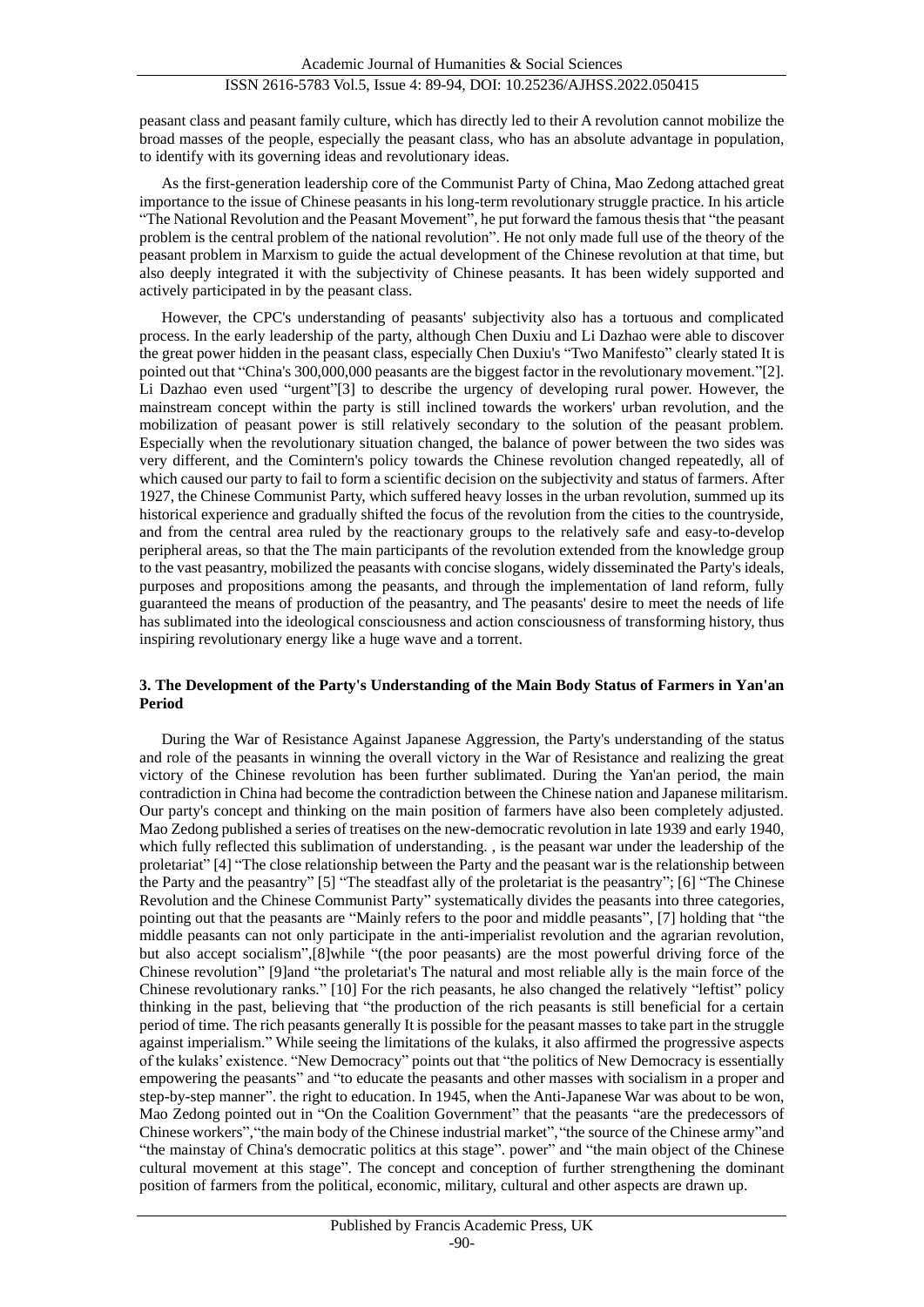#### **4. The Development and Contribution of Farmers' Subjectivity in Yan'an Period**

As someone pointed out, "It was under the correct guidance of Mao Zedong's views on peasants during the Yan'an period that the masses of peasants were mobilized, organized, and armed to become a powerful main force, which played an important role in the overall victory of the War of Resistance.". In terms of specific results, it is mainly reflected in the following four aspects:

The first is the political level. In the Kuomintang-controlled areas and the occupied areas, the peasants belonged to the ruled class and were subjected to Japanese puppet politics. Those who are discriminated and oppressed by the Kuomintang regime and the Kuomintang regime, regardless of political rights such as the right to vote and the right to stand for election, are nothing short of fantasy for them. In the border regions and other revolutionary base areas under the leadership of the Party, it is a different picture. The Party and the government regard farmers as the "main force" of China's new democratic revolution, and by guaranteeing their political rights, they can fully mobilize their enthusiasm, initiative and creativity, and enhance their sense of "ownership".

To protect and enhance the political enthusiasm of farmers. In response to the low cultural level of most farmers and the closed and difficult living environment, the Party has carried out extensive propaganda, mobilization, and organization through various channels. Social drama, storytelling and other popular methods and methods to guide farmers to continuously improve their political awareness, political consciousness and political enthusiasm, so that they can gradually understand their own destiny and future, and the domestic and international situation at that time. The route policy is closely related. Further education guides the vast number of farmers to feel that the question of running for election and who to elect is not optional.

While arousing the enthusiasm of the public, the Party and the government also formulated election conditions and rules in line with the characteristics of farmers. In November 1941, at the second session of the Shaanxi-Gansu-Ningxia Border Region Council, the new "Regulations on the Election of Councils at All Levels in the Shaanxi-Gansu-Ningxia Border Region" were passed. The new electoral regulations have made provisions that are more in line with the characteristics of farmers in terms of electoral principles, electoral qualifications, and electoral methods. In addition, the party and government actively mobilized farmers to participate in elections directly. In order to facilitate farmers' participation in elections, the Party and the border area government have thought of many election methods, such as allowing farmers to participate in elections by using the red and green ballot method, the bean voting method, the arm-first method, the drawing circle method, the drawing bar method, and the cigarette butt burning method. , and some adopted the method of voting in turns, the method of voting from door to door, and the method of voting by door-to-door to encourage farmers to participate in elections. Among these methods, the red-green vote method and the bean voting method are more commonly used.

In addition, the party and government encouraged farmers to supervise the work of cadres. The "Regulations on the Councils of Senators at All Levels in the Shaanxi-Gansu-Ningxia Border Region" mentioned above stipulates: "If senators at all levels are incompetent during their term of office, more than one-tenth of the legal residents may be elected by the senators at all levels. It is proposed to remove him through voting by the electoral unit. For example: The county councillor election is based on a township. If the county councilor is not good, and one-tenth of the voters who have the proportion of the original residents of the township propose to remove him, an election meeting can be held to vote. Decide whether to remove or not, and if the majority approves the removal, the replacement member will be succeeded." [7]

The above-mentioned measures have accumulated a lot of experience in our party's ruling process, and also provided a rich practical basis for the establishment and improvement of the political system and supervision system after the founding of New China.

The second is the military level. During the War of Resistance Against Japanese Aggression, especially after the Lugouqiao Incident, the national war of resistance entered a stage where the frontal battlefield echoed the battlefield behind the enemy. The peasants continued to replenish the army with troops. No matter in frontal battlefield or in the battlefield behind enemy lines, peasants continued to replenish troops for the army. During the Yan'an period, the Eighth Route Army and the New Fourth Army under the leadership of the party continued to grow. As Commander-in-Chief Zhu De said, "There are thousands of troops and thousands of people with guns. Who are they? They are the people, and most of them are peasants." [5] From less than 30,000 people in northern Shaanxi, the main force of the Red Army, to the end of the Anti-Japanese War, the number of people's armies (the Eighth Route Army, the New Fourth Army, and the Anti-Japanese Guerrilla in South China) led by the Party increased to more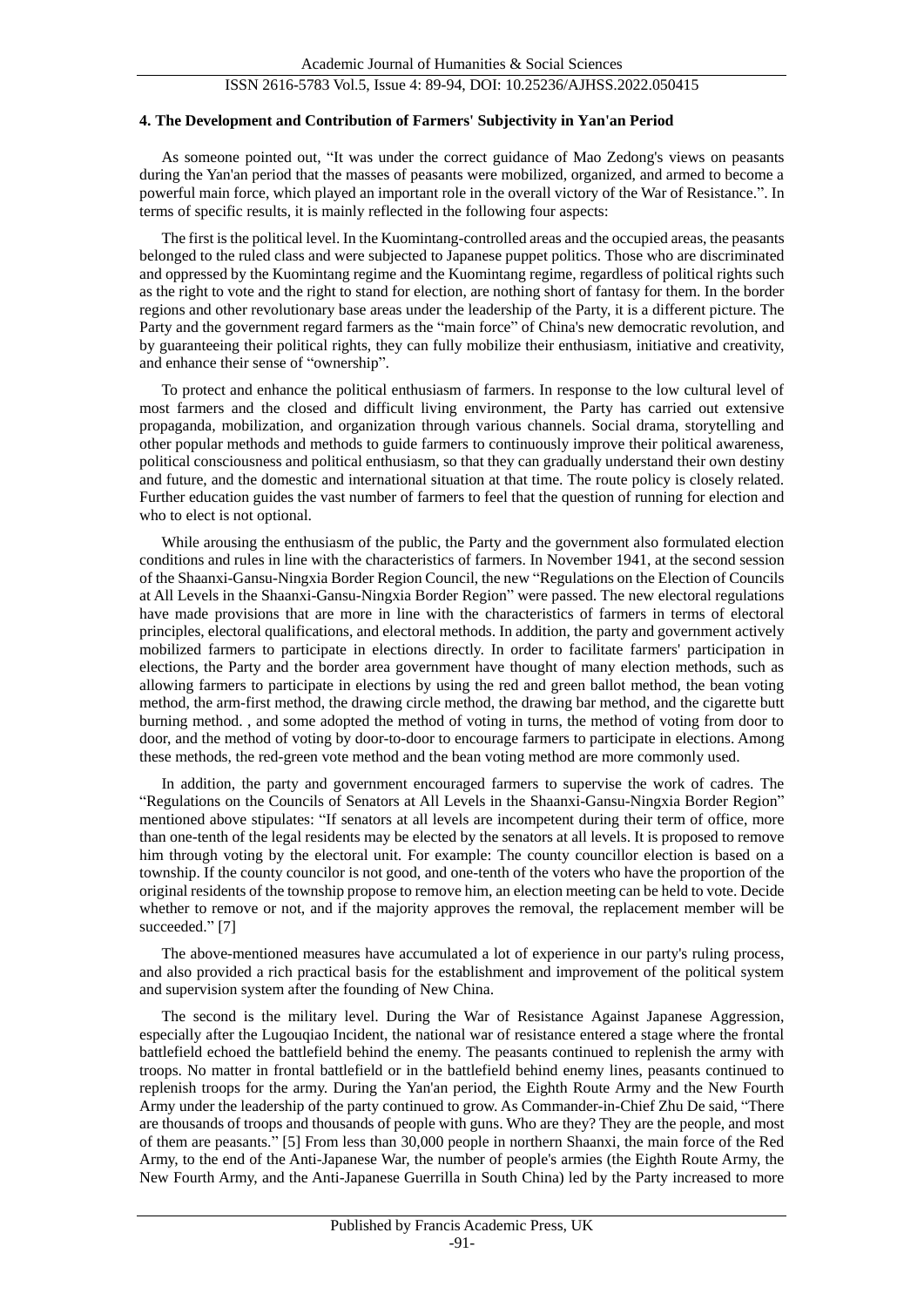than 1.31 million, which fully demonstrates the broad peasants' national united front against Japan. Consistent with the strong leadership of the Chinese Communist Party, while directly participating in regular army operations, a large number of county brigades, district teams and other armed peasants cooperated with the regular army to fight. The army, the militia and the anti-Japanese guerrillas were soldiers who defended their homeland and the country in wartime, and they were the bearers of agricultural production in peacetime, making the vast peasants in the base areas the builders and defenders of the anti-Japanese base areas. In November 1941, Commander-in-Chief Zhu De fully emphasized the huge role of the peasant armed forces when summarizing the experience of the Anti-Japanese War, and affirmed that the militia was a "broad mass armed organization" and "is to cooperate and supplement the regular army in the war of resistance behind the enemy, defend and The important foundation for consolidating the base areas is the strongest reserve army to support the long and massive war behind enemy lines."[6]Comrade Deng Xiaoping also pointed out, "Without the local mass armed forces, the basic guerrillas will "dance naked" and finally cannot exist."[7]It is worth mentioning that the peasant-based militia team sometimes engages in production and sometimes participates in battles, simultaneously undertaking tasks such as production, reconnaissance, harassing the enemy, and covering the masses, and pays attention to independent operations and their cooperation with the main force to fight and blockade. With siege enemy strongholds, fight against small groups of Japanese troops and traitors. It can be said that the militia is a major innovation of our party in the military field of the Yan'an period to highlight the subjectivity of farmers. It also inherited the military philosophy of Sun Tzu's "Taoist makes the people agree with the superior. So, you can die with them, you can live with them, and you are not afraid of danger", which also reflects our party's "soldier and people are the foundation of victory". The conclusion is the product of our party's combination of the excellent history and culture of the Chinese nation and the reality of the War of Resistance Against Japanese Aggression. From 1941 onwards, the number of militias behind enemy lines developed rapidly. By August 1944, the total number of militias had grown to 2.13 million in only two battlefields behind enemy lines in North China and Central China. This fully shows that the subjectivity of the peasants guarantees the unity of the soldiers and the people, which is not only the foundation of victory in the War of Resistance Against Japanese Aggression, but also lays a solid mass foundation for the liberation of the whole country.

The third is the economic level. In the early days of the Yan'an period, our party made a preliminary exploration of farmers as the main participants of the social economy. Edgar Snow visited Yan'an and the Shaanxi-Gansu-Ningxia Border Region as early as 1936. The socio-economic platform is the key to the close relationship between the revolutionary party and those peasants who put land, food and survival first because of extreme poverty. When Snow came to Yan'an, it was before the Lugouqiao Incident. At that time, the agricultural economy in the Shaanxi-Gansu-Ningxia border area was extremely backward. Harsh environments such as warlord melee over the years have caused great damage to productivity. After the "July 7th Incident" in 1937, under a relatively peaceful environment for more than a year, the Party Central Committee implemented a policy of recuperating and recuperating people's strength, encouraging the development of productive forces, and improving the agricultural situation. However, due to the harsh natural conditions and the relative lack of production tools, the quantity and quality of agricultural products are not high, and the overall level of agricultural economy is limited. With the outbreak of the War of Resistance Against Japanese Aggression, the agricultural development in the Shaanxi-Gansu-Ningxia border area was led by the rationalization of rural production relations. The implementation of the policy of "reducing rent and interest" greatly aroused the enthusiasm of farmers for production activities, and also protected the landlords and rich peasants. The interests of the peasants eased the contradictions between the peasants and the landlords, the productivity was improved, and the peasants' enthusiasm for production was high. Second, mutual assistance and cooperation were carried out to integrate the labor force. At the same time, the central government also implemented policies such as developing animal husbandry, promoting cotton planting technology, developing wasteland, increasing agricultural loans, and improving production efficiency, which ensured a great improvement in farmers' living standards and produced positive results. After visiting Yan'an in 1944, American Xie Weiss also believed that the basis of farmers' support for the CCP was that the CCP's social and economic platform was democratic, that is, to take care of the interests of the majority.

The fourth is the level of ideological education. During the Yan'an period, the internal and external situations caused the party to face many practical difficulties and problems that needed to be dealt with urgently. During this period, the party's ideological and political education work for peasants must highlight the main line of the party's revolutionary task, so as to better adapt to the severe and complex revolution. Struggle situation and realistic environmental requirements. This also led directly to the fact that the Party's ideological education work for farmers during the Yan'an period was fully embodied in the characteristics of political, people and pertinence.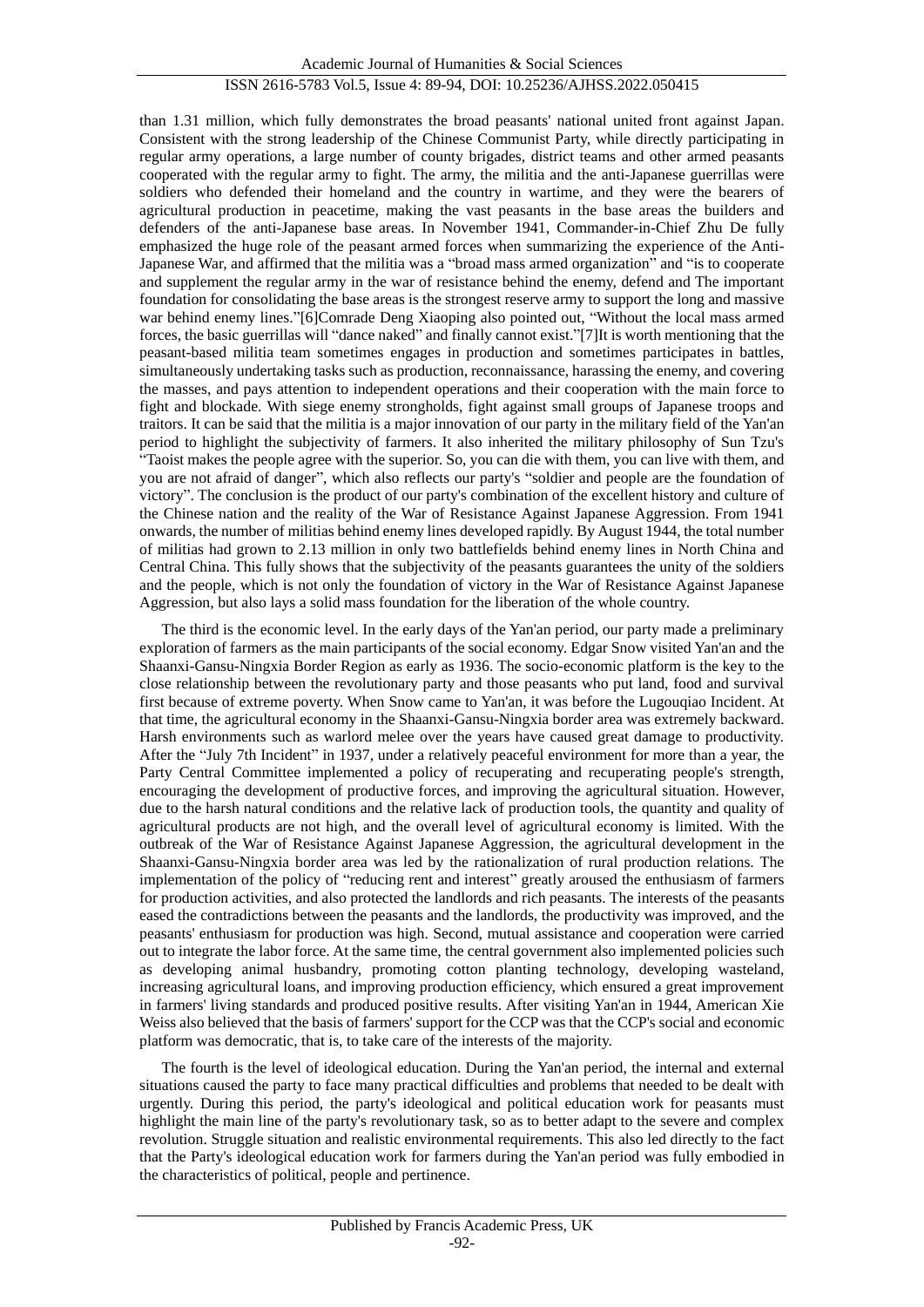As the primary characteristic and fundamental principle of the party's education for the masses, especially the vast number of farmers, political nature can be fully reflected in the ideological and political education work carried out by the party for farmers during the Yan'an period. The Yan'an period was the entire period of the full-scale Anti-Japanese War, and it was also a critical period for the Chinese Revolutionary War to achieve victory. Victory in the Anti-Japanese War and the War of Liberation was the revolutionary goal of the Chinese Communists leading the broad masses of peasants to fight bloody battles during this period. Politically educate and guide, and mobilize the broad masses of peasants, arming their minds with the standpoints, viewpoints and methods of Marxism and scientific materialism, so that they deeply realize that the party's revolutionary cause is connected with their interests, let them identify with ideology, accept emotionally, and support the party's leadership and the party's political program in action. Through in-depth and meticulous peasant ideological and political education work, the Party continuously and repeatedly educates the peasant masses, cultivates their class consciousness, awakens their political consciousness, and then stimulates their revolutionary enthusiasm and promotes the success of the revolutionary cause. Activities are necessary for the times, we must adhere to the correct guidance of Marxist theory and carry out general ideological and political education activities. from the perspective of the party's method of ideological and political education for farmers during the Yan'an period.

During the Yan'an period, the Party went deep into the vast rural areas, adhered to the mass line and the masses' viewpoint in its work methods, and resolved their practical difficulties from the immediate interests of the broad masses of peasants, reflecting the people's nature of the Party's work methods. In view of the severe revolutionary situation in this period, the ideological and cultural level and spiritual outlook of the peasant masses, and to achieve the goal of mobilizing the broad masses of the peasants and awakening the masses' consciousness of resistance and class consciousness that have been gradually dormant due to long-term oppression, the Party adopted the methods that the peasant masses liked and heard. For example, through film propaganda, yangko, speeches at gatherings, song lyrics, etc., the Party's policies and spirit are instilled into the vast peasant masses. During this period, the Party helped the peasant masses to clearly understand the severity and urgency of the revolutionary situation through the ideological and political education of the masses, analyzed the vital interests of the broad masses of peasants involved in the revolution, and made them clearly realize that only the Communist Party can Only by saving the nation from peril can we defend the material interests and political rights of the broad masses of peasants and help them be their own masters.

#### **5. The era requirements of promoting farmers' subjectivity in the new era**

Since the 19th National Congress of the Communist Party of China, socialism with Chinese characteristics has entered a new era, the level of economic and technological development has been greatly improved, and the ideological and moral level, social morality, professional ethics and cultural quality of the people have been significantly improved. Compared with the past few decades, my country's agriculture, rural areas and farmers have long since changed their appearance. The material life and economic conditions of the countryside have been greatly improved. The ideological and moral concepts and spiritual outlook of farmers, as well as their yearning and desire for a better life, have also changed. However, with the development of society, there are still unbalanced and insufficient regional development in rural and peasant areas of our country, relatively weak political awareness and concepts, and bad habits such as local clan concepts, feudal old-fashioned ideas and superstition in some places. Therefore, in order to realize the great rejuvenation of the Chinese nation, promote and realize rural revitalization, and consolidate and expand the achievements of poverty alleviation. We must pay attention to the subject status and subject consciousness of the contemporary peasant groups, learn from the rich experience of the Communist Party of China in peasant education, mobilization and guidance work during the Yan'an period, innovatively inherit and creatively develop the farmers' subject consciousness education and work experience in the Yan'an period, in order to solve the contemporary "three agriculture" issue, promote rural revitalization and ensure sustainable development, give full play to the leadership and role of politics in the party's work on "agriculture, rural areas and farmers", continuously strengthen the ties with the peasant masses, and consolidate and expand the party's grassroots level, especially in rural areas. To achieve the great rejuvenation of the Chinese nation, we will accumulate vigorous power.

#### **References**

*[1] Huntington: "The Political Order in a Changing Society" [M], Huaxia Publishing House, 1988*